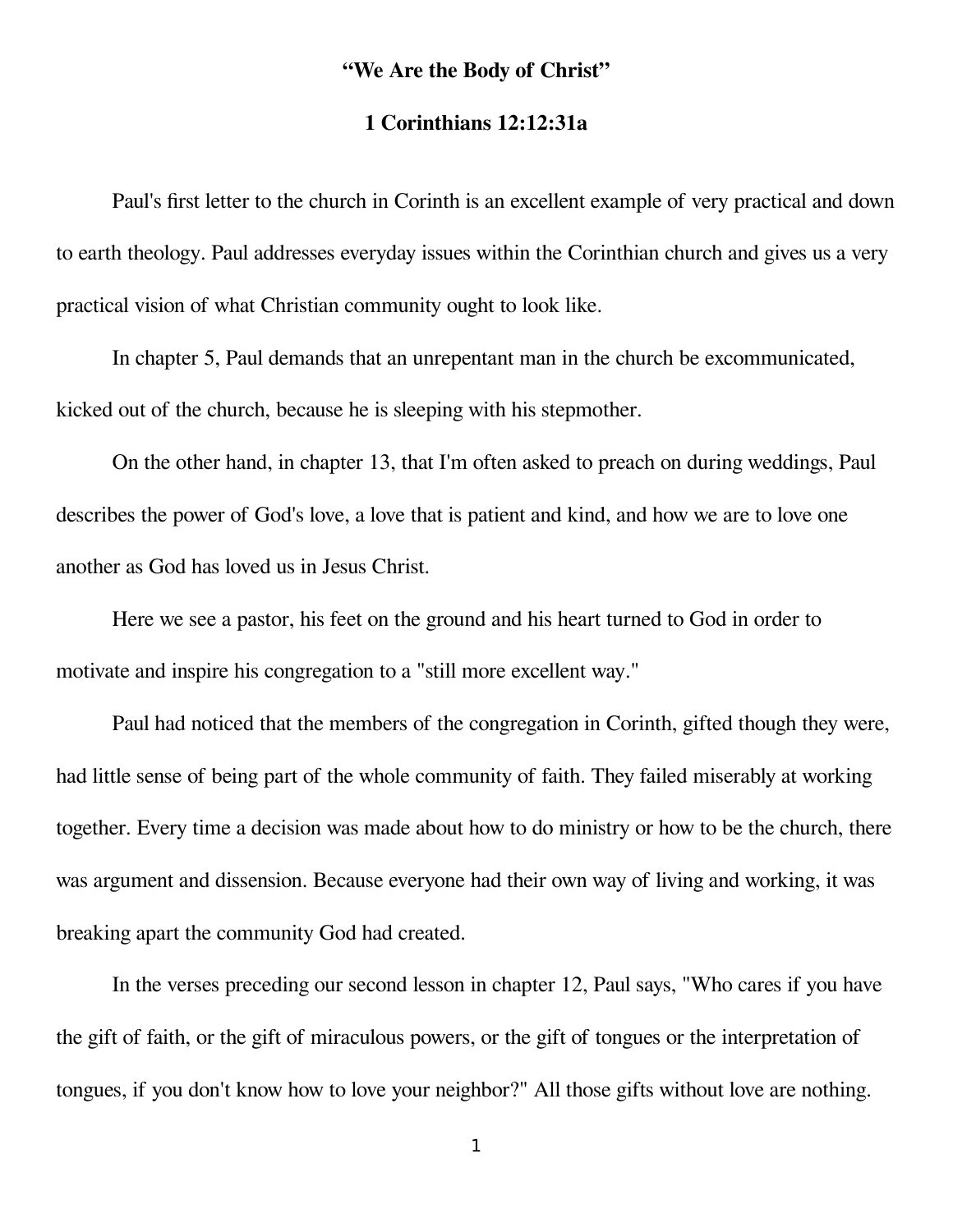Then, in our text, Paul uses the metaphor of "the body" to show us how Christians are organized in the power of God's Spirit to be both one and many. The church can be diverse in its gifts and callings and yet unified in its life in and for Christ.

We are the Body of Christ. God created us to live as a whole body with all the parts a body needs to thrive; eyes, ears, hands, feet. But no one person runs the ministry alone. In fact, we don't run the ministry at all. God does.

The ancient Greek and Roman ideal of individualism and self-sufficiency was as prevalent in Paul's day as it is today. Then and now, we all have the tendency to focus on our own ideas and our own needs, to be individualistic Christians – each with his pet projects, each with her own idea of how the church should work, each vying for Divine attention although Divinity does better than most churches in recognizing and responding to the needs of our neighbors. Then along comes Paul with the metaphor, "We are the Body of Christ".

Again verses 12-13: "For just as the body is one and has many members, and all the members of the body, though many, are one body, so it is with Christ. For in the one spirit we were all baptized into one body – Jews or Greeks, slaves or free – and we were all made to drink of one spirit".

Paul begins with the single identity-forming moment that all his congregational members share – baptism. Baptism is the ground of their calling into the mystery of the church. Through baptism each Christian is gifted with the Spirit and becomes a child of God knit into the fiber of the common life in Christ. And it is the responsibility and the calling of the whole congregation to

2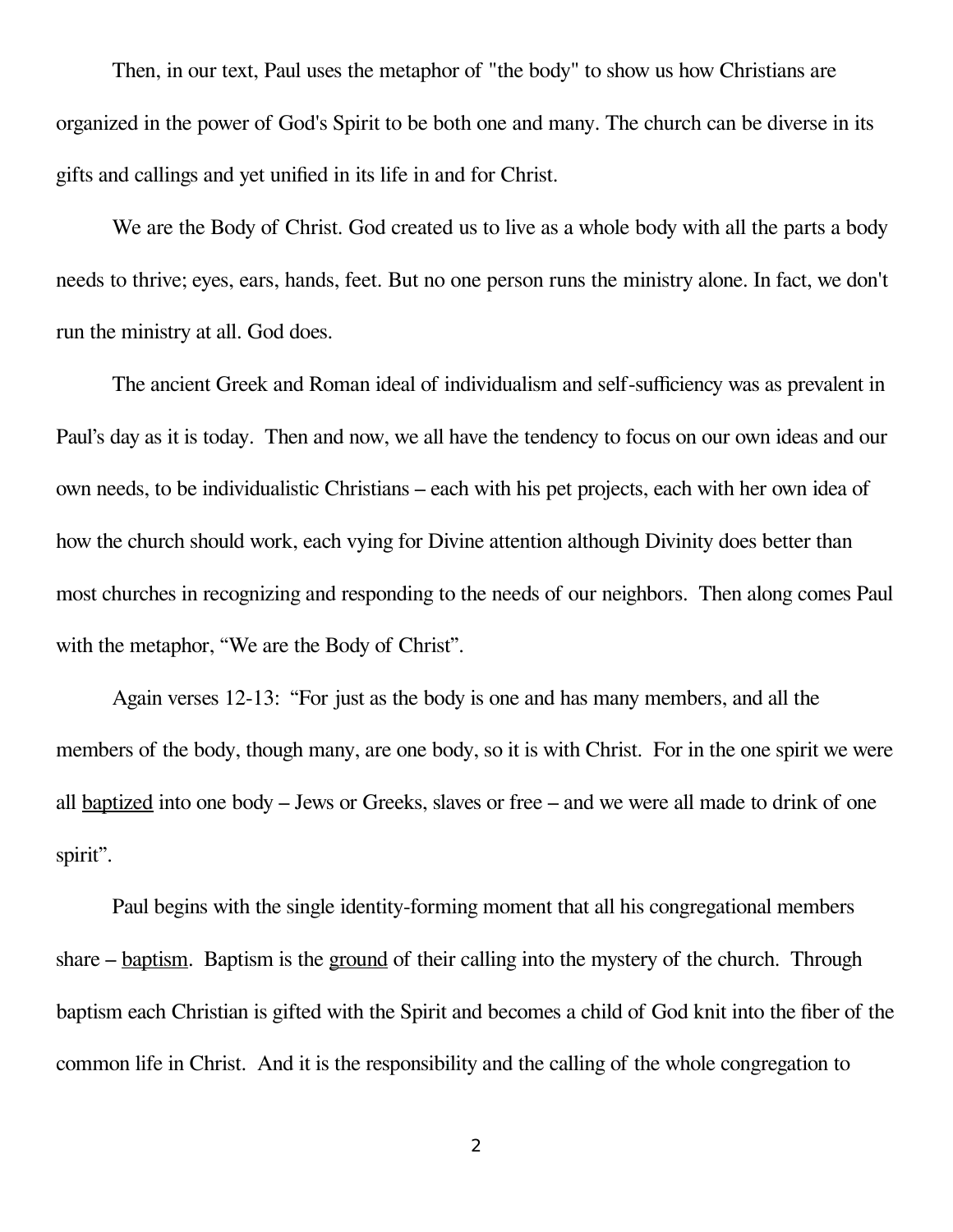nurture the faith of each baptized child of God with the goal of none falling out of relationship with God, none becoming prodigal sons or daughters along the way.

Then Paul reminds the Corinthians that God's power has united them from very diverse ethnic and socioeconomic backgrounds. Through the categories of the world ((Jew/Greek, Slave/Free) may define them as separate, the power of God has broken down those dividing walls to make them one. In this the church is distinct and called out of the world to live in another reality, the reality of God's love made known to us in Christ.

At this point in the text, beginning with verse 14, Paul moves to sketch out fully the metaphor of the body. We are very diverse, each having different gifts and different jobs, and as members of the church we take advantage of our diversity, our different gifts and callings, to work together in strengthening the Body of Christ.

Paul describes different parts of the body that protest their membership in the body. Paul knows there are divisions in the congregation when some say, "I belong to Cephas" or "I belong to Apollos", or "I belong to Paul." Paul tells them that, in spite of their grumbling in the Corinthian coffee shops, they are one in Christ.

Paul also reminds them in v.18, that this unity is not by their design or volition, but that "God arranged the members in the body, each one of them, as he chose." God has ordered this diverse organism for God's own good purposes. God is sovereign over the life of the church.

Beginning in v.21, Paul argues that contrary to appearances, the members of the church that appear to be "weaker" and "less honorable" than others are clothed with greater honor in the church. This is God's great reversal that helps bring unity to the congregation as we work together.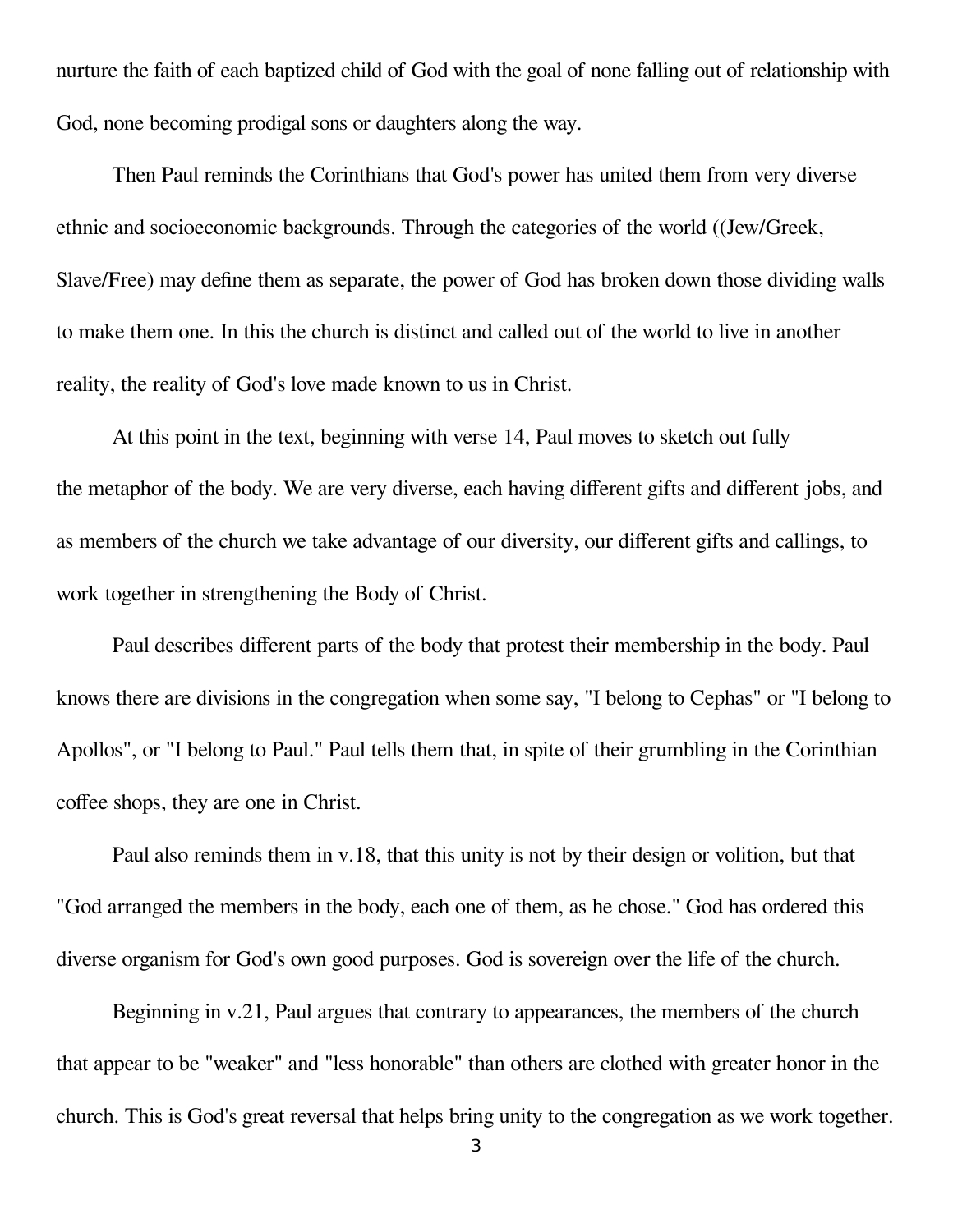Again follow with me in v.22-26... "On the contrary, the members of the body that seem to be weaker are indispensable, and those members of the body that we think less honorable we clothe with greater honor, and our less respectable members are treated with greater respect; whereas our more respectable members do not need this. But God has so arranged the body, giving the greater honor to the inferior member, that there may be no dissension within the body, but the members may have the same care for one another. If one member suffers, all suffer together with it; if one member is honored, all rejoice together with it."

In v.27, Paul states the lesson in a nutshell. "You are the body of Christ and individually members of it." You are the Body of Christ now! You are to behave like the Body of Christ now, both in your individual and in your congregational lives. Everyone is accountable in bringing unity to the church through the sharing of the diversity of God's gifts.

Then Paul closes our lesson by speaking of the diversity of talents in the church that are to be used to build up the Body of Christ. Whatever the gift — apostles, prophets, teachers, deeds of power, forms of assistance, leadership, speaking in tongues — in all of these gifts the church is blessed by God as we use them to live out God's love in the world.

What Paul describes is not a "me and God" world. To all who believe that spiritual maturity can come merely from "alone time with God" — walking in the woods, praying in the privacy of one's bedroom, - know that Christian faith dead-ends without the church. It's not just about "me and God." It's about being a part of the Body of Christ now.

4